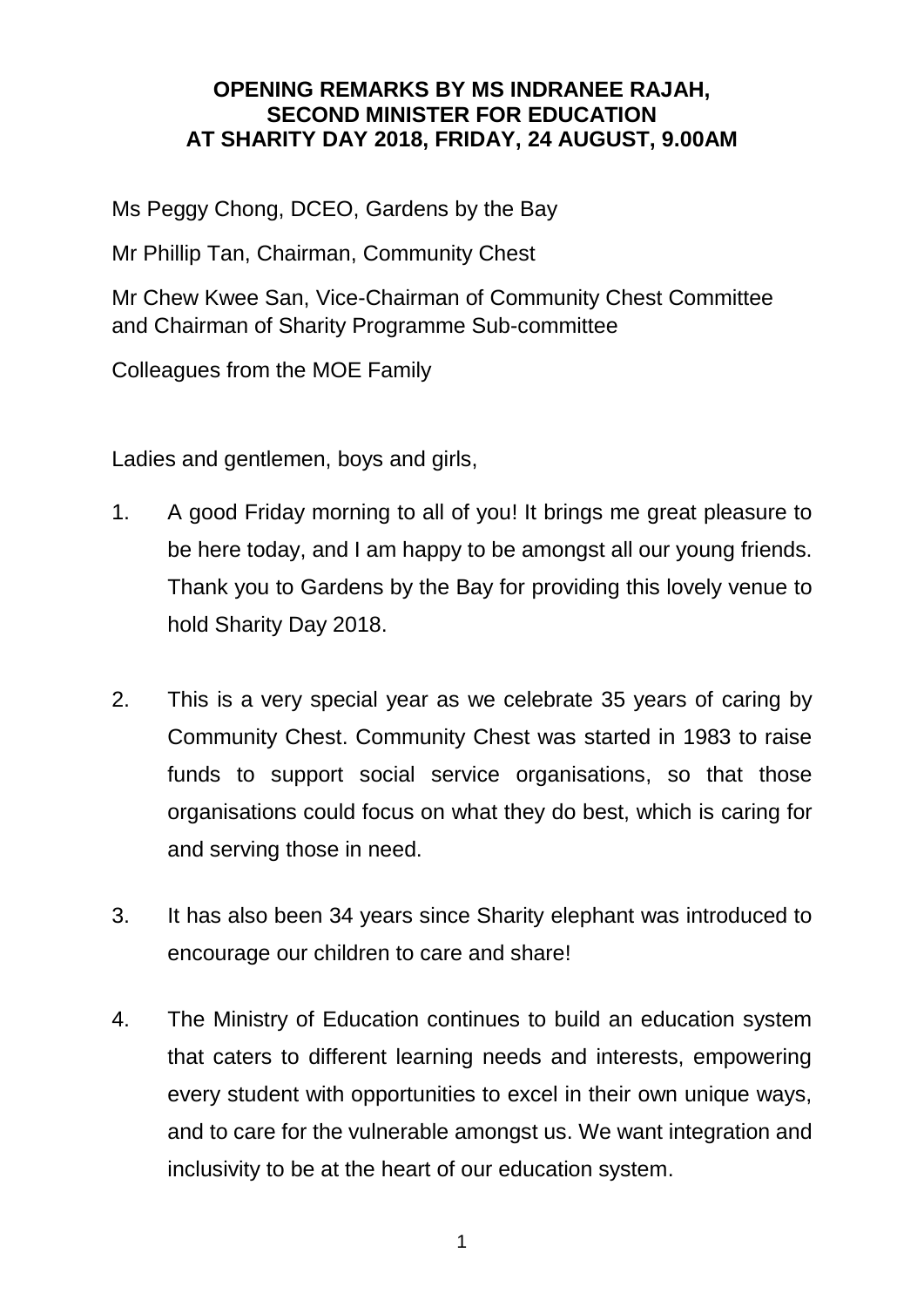- *5.* This is why Sharity plays an important role through the Sharity Club School Programme for Primary School students.
	- This programme is aligned with the Character and Citizenship Education curriculum to encourage inclusivity and integration of children with special needs.
	- Through resources such as the Sharity Club school initiatives, school assembly tours, resource kits on the Sharity website and animation episodes, Sharity has reached more than 780,000 students since 2015, giving them practical and relevant tips on how they can be more caring and inclusive in their everyday lives.
- 6. Today, we come together to celebrate each other's abilities and demonstrate our support for a more inclusive Singapore. Besides our student emcees, also helping to put today's event together are student packers from Radin Mas Primary School, who packed the event goodie bags which we all receive at the end of this event. We also have performers from Pathlight School and performers and booth facilitators from Punggol Green Primary School. And of course, all the rest of you here who are making a difference by caring and sharing with your new friends today!
- 7. I would like to take this opportunity to thank our schools and community partners for their valuable contributions. Six primary and secondary schools have exemplified the values of caring and sharing through their outstanding fundraising efforts for the Community Chest - through the Children's Day Appeal and Youth

2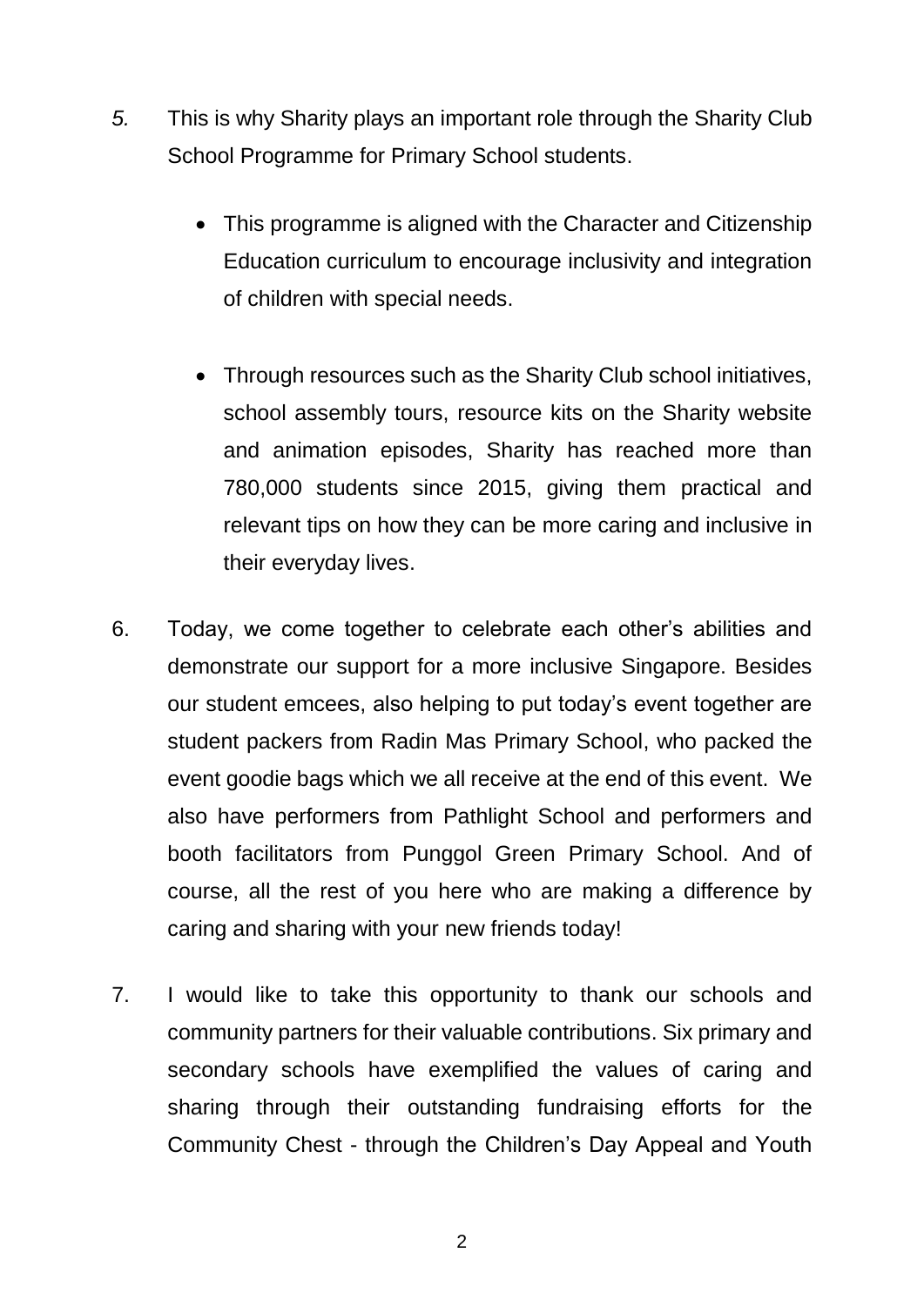Day Appeal to support critical social service programmes and service users.

- 8. It is also heartening to see so many community partners, and friends of different abilities and backgrounds coming together to make today's event a successful one.
	- This includes volunteers from DBS who are sponsoring students' meals and helping out as befrienders and booth helpers.
	- Also not forgetting our volunteers from Kimberly-Clark, MSF, SATS, and Gardens by the Bay itself.
	- Like-minded organisations such as Green Nudge, MINDS and Sensational Play have also stepped forward to provide resources such as special recycling bins, mineral water and a sensory space.
- 9. Today's event is made possible by some very amazing people such as:
	- Mr Alan Wong, a deaf horticulturist and actor who will be teaching us sign language;
	- Ms Claire Teo, an aspiring dancer who helped with sound design for the musical;